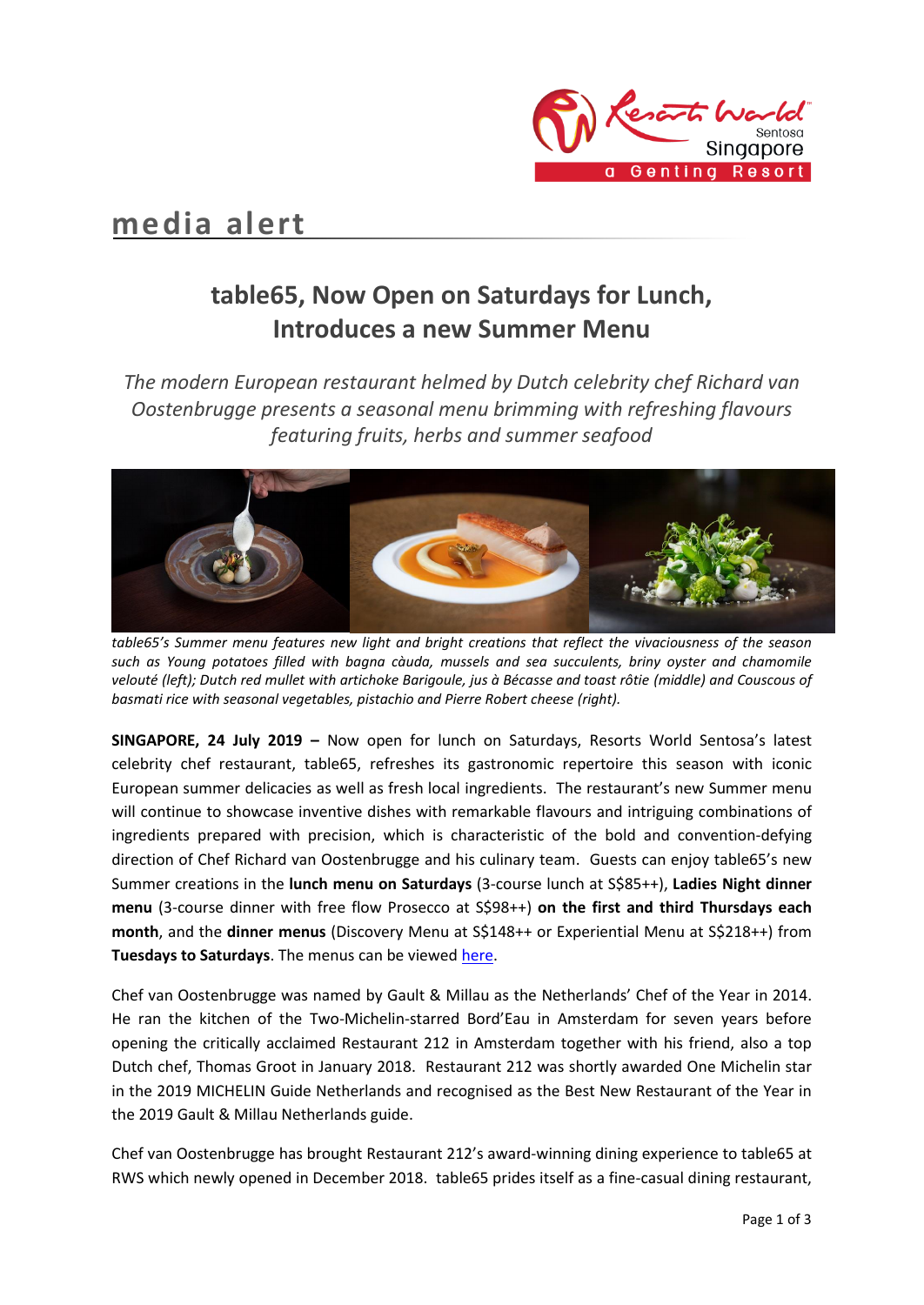where guests can enjoy high quality fine-dining cuisine in a relaxed atmosphere. The restaurant's centerpiece is a large custom-designed chef's table that lets guests sit around the perimeter of the open kitchen, where the chefs cook, interact and entertain each and every guest like in a home kitchen.

Chef van Oostenbrugge's Summer menu of contemporary European dishes brims with bold yet refreshing flavours, revealing French, Dutch and Japanese influences.

Part of a trio of amuse bouche of fish done three ways, the *Celeriac salad with sanbai-marinated ikura, horseradish and green yuzu* is a burst of natural sweet, sour and umami flavours which immediately perk up the palate.

The *Couscous of basmati rice with seasonal vegetables, pistachio and Pierre Robert cheese* is redolent of beautiful green pastures. It is a light salad of long grain basmati rice grown in the Himalayas, romanesco cauliflower, zucchini, fava beans, grated roasted pistachio and Pierre Robert cheese which is buttery but mild in flavour and almost as white as snow. The clever layering of textures and flavours of the dish provides a delightful prelude to the rest of the repertoire.

The *Young potatoes filled with bagna càuda, mussels and sea succulents, briny oyster and chamomile velouté* evokes a summer holiday in Europe. The plump handmade gnocchi are filled with a bagna càuda emulsion, topped with a light sauce made from braising local clams, mussels, oysters and dried chamomile flowers, and garnished with crunchy sea succulents – giving guests a taste of the sea lifted by a subtle floral fragrance.

One of the main courses is the *Dutch red mullet with artichoke Barigoule, jus à Bécasse and toast rôtie* which uses the whole fish from fin to tail. The meaty, summer fish is baked on a thin slice of sourdough bread, causing it to turn crispy and absorb flavour from the almost crustacean-like rendered fish fat. It is topped with a creamy fish liver paté on toast and a full bodied sauce made from the fish bones and heads.

These new creations will star alongside table65's popular signatures like the *"Os a moelle", smoked herring bone, veal tartare with bone marrow, cockles and Beluga caviar,* the *Toh Thye San duck, binchotan roasted with blueberry aigre-doux and sauce Rouennaise* and the stunning *Apple with salted caramel, puff pastry and walnut.* 

## **Booking details:**

table65 is located on Level 1 of Hotel Michael in Resorts World Sentosa.

Till 31 December 2019, **enjoy 20% off table65's Saturday lunch menu** when you make an online reservation at [www.rwsentosa.com/table65](http://www.rwsentosa.com/table65) with the code 'MC20' and pay with your Mastercard. Prior reservation is required at least 24 hours in advance. Terms and conditions apply. For enquiries, please call (65) 6577 7939/ 6688, or emai[l table65@rwsentosa.com.](mailto:table65@rwsentosa.com)

table65 is open for dinner from 6.30pm to 10.30pm from Tuesdays to Saturdays, and lunch on Saturdays from 12.00pm to 2.00pm. It is closed on Sundays and Mondays, except on eve of and on Public Holidays.